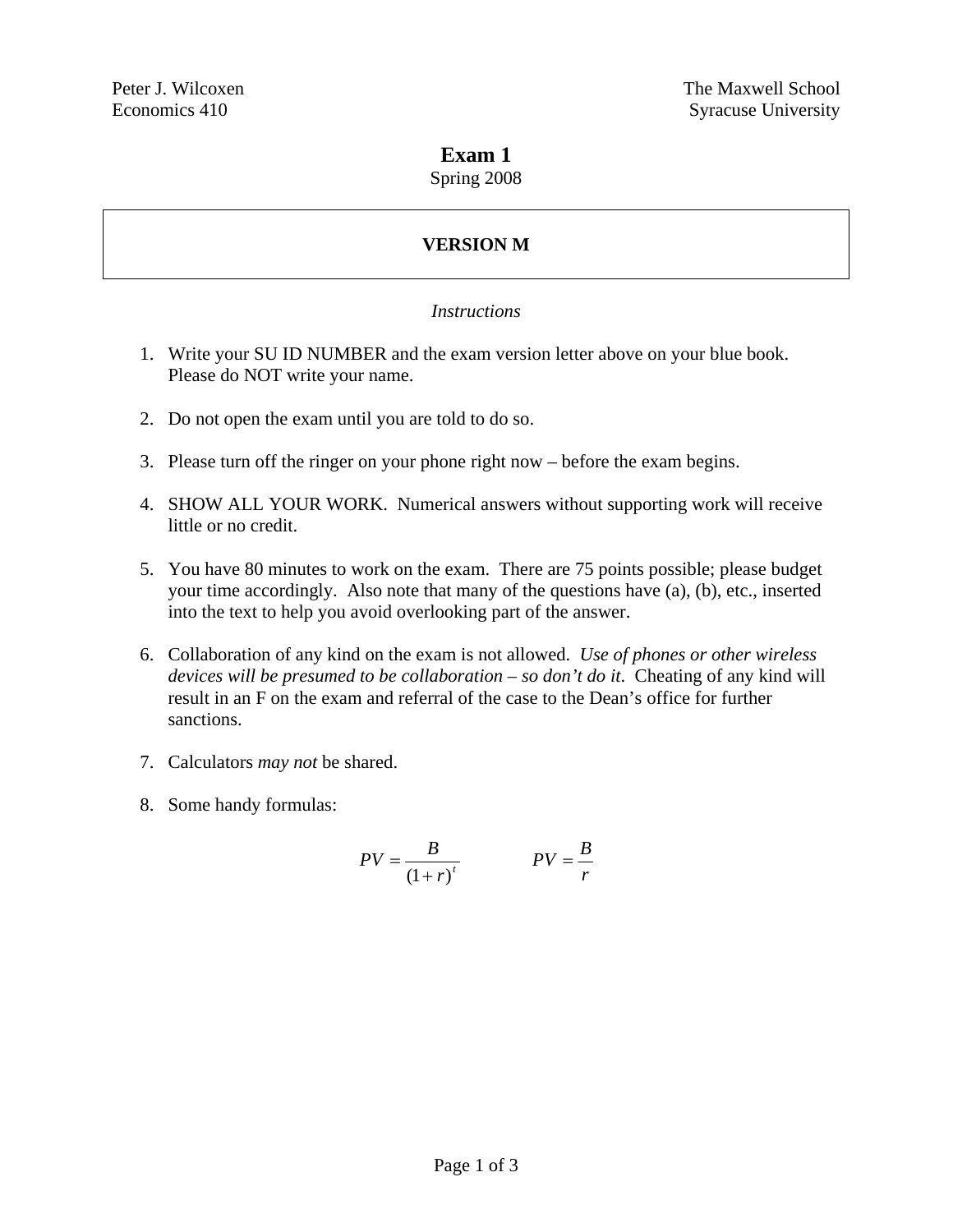### **Question 1 (15 points)**

It is technically possible to capture carbon dioxide emissions from coal-fired power plants and store them in old oil reservoirs and other geologic formations. However, there is a chance that the CO2 might leak out catastrophically. If it does, any nearby residents would potentially be at risk.

Suppose that storing a ton of CO2 today (year 0) would provide \$5 worth of benefits every year forever from reduced climate change (beginning in year 1). However, suppose that there is a 2% chance in any given year that some of the CO2 would leak out. If a leak occurs, it would probably dissipate before causing any harm but there is a 1 in 50,000 chance that it would kill someone (CO2 is non-toxic but in very large volume it could cause asphyxiation).

Using an interest rate of 5% and a VSL of \$6 million, please calculate: (a) the net present value of storing a ton of CO2 in year 0. On the basis of your results, (b) explain briefly whether or not the project should be carried out. Be sure to show all your work.

### **Question 2 (15 points)**

Consumption of a particular good has been found to create a positive externality. The market willingness to pay for the good is  $W2P = 1200 - 2*Q$  and the marginal cost of producing it is  $MC = 200 + 3*Q$ . However, each unit also creates \$100 worth of external benefits.

Please compute: (a), (b) the price and quantity at the market equilibrium, (c) the efficient quantity, and (d) the net welfare gain from moving from the market equilibrium to efficiency. Please note that you only have to calculate the two equilibriums and the efficiency gain: you do not have to propose or discuss any policies in this question.

## **Question 3 (15 points)**

A pollutant is emitted by two different *types* of sources. There are 5 sources of type "A" and 100 sources of type "B". Each type-A source has a marginal abatement cost curve given by the equation  $MCAi = 1*Qi$  where Q*i* is the amount of abatement done by source *i* and *i* is a subscript running from 1 to 5. Each type-B source has an abatement cost curve given by  $MCA<sub>j</sub> = 20*Q<sub>j</sub>$ where *j* is a subscript running from 1 to 100. The marginal benefit of abatement is known to be:  $MBA = 400 - 0.1*Qt$ , where Qt is total abatement.

Please calculate: (a) the efficient total amount of abatement, (b) the efficient marginal cost of abatement, (c) the efficient amount of abatement done by an *individual* type-A source, and (d) the efficient amount of abatement done by an *individual* type-B source. Note that you only have to find the efficient pattern of abatement: you do not need to discuss a policy in this question.

Exam continues on the next page …